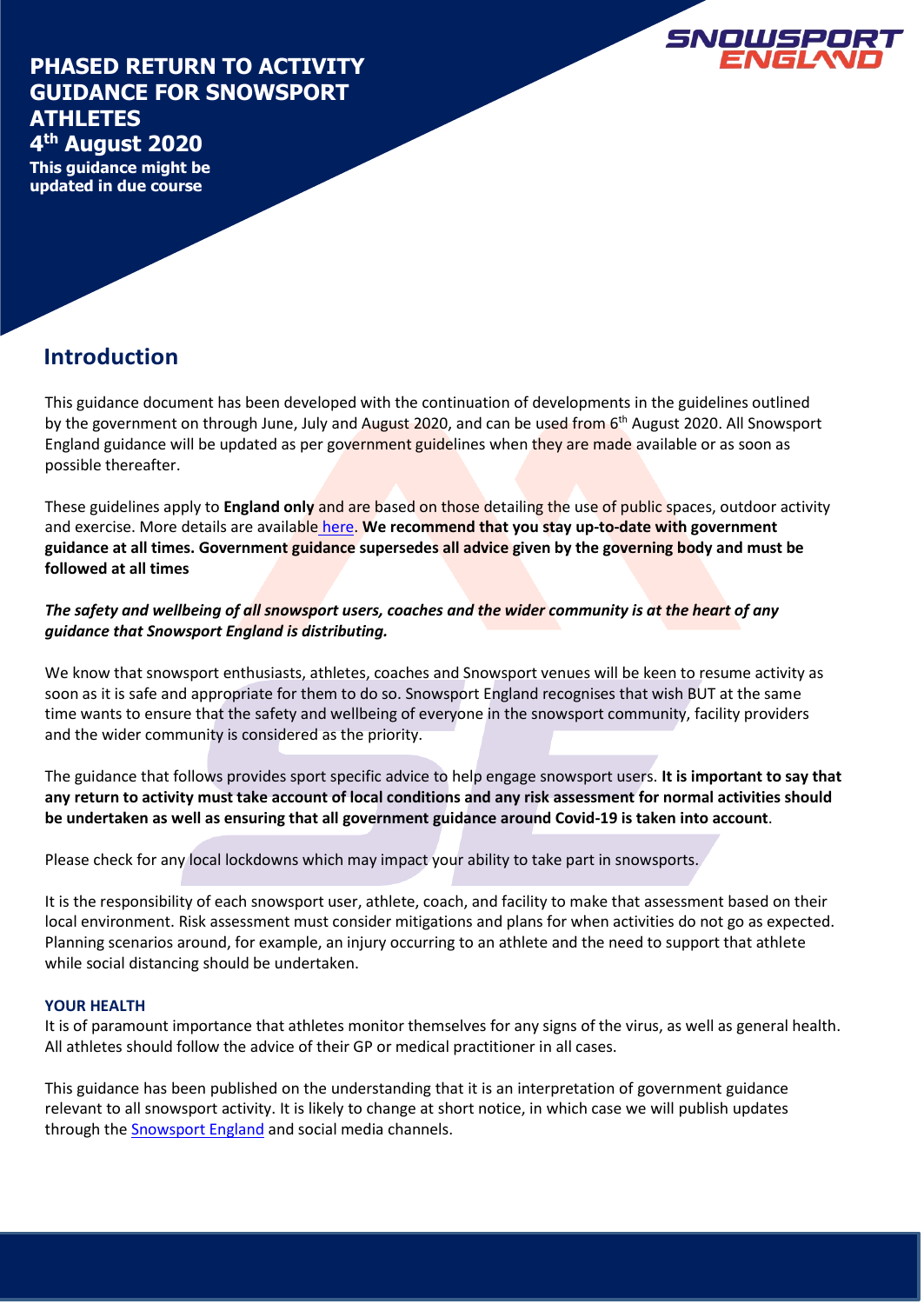

All parties should note the disclaimer at the end of this piece. Please also read:

- 1. Guidance for Snowsport Facilities Phased return to activity
- 2. Guidance for Snowsport Instructors/Coaches Phased return to activity
- 3. Guidance for Affiliated Snowsport Clubs
- 4. Health and Safety Guidance: Return to Activity
- 5. Covid Secure Environment

## **Before & After Training**

#### **Stay up-to-date**

- Check all guidance that has been published, especially concerning social distancing and hygiene and any athletic specific guidance.
- Be aware guidance can change quickly and more restrictive rules may be applied in the future, so please refer to the **[Snowsport England](https://www.snowsportengland.org.uk/news/)** website regularly.
- **[UPDATED] Snowsport activity can now take place in unlimited numbers as long as it is within a COVID secure environment (which can be an outdoor slope, cycle track (for roller skiing), indoor slope (25th July) open space such as a park. Where a COVID secure environment is not in place groups will need to be either 2 household units or a maximum of 6.**
- **[UPDATED]** A coach can carry out a coaching session with a group, the group sizes should be agreed with the facility and ensure the sizes of the groups does not impact ability to ensure Covid Control Measures are followed.
- It is recommended that a time buffer is built in between sessions to enable social distancing and adequate cleaning, according to guidelines, to take place.
- Check directly with your Club on their policy, outdoor slope facilities should only open at the discretion and with the consent of the facility owner, provider, or contractor.

#### **Before leaving home**

- Follow all hygiene guidance including washing your hands.
- Ensure that all arrangements have been made prior to leaving home so that any government advice on social distancing, as an example, can be maintained at any facility. This may mean prior coordination of activities with your coach or the facilitymanagement.
- At this point in time only outdoor facilities may be used. Indoor facilities can open from the 25th July 2020– see our **Guidance for Snowsport Venues** document for further guidance.
- Athletes should ensure they are prepared and have planned for circumstances where injuries or other accidents occur, and they have mitigating procedures and plans in place to resolve the issue while maintaining all government guidance.
- Ensure you have enough food and hydration for the session.
- Be aware that changing facilities and toilets may not be open.
- Athletes should ensure that any risk has been assessed in carrying out their activity.

#### **Equipment/Facility**

- Take hand sanitizer with you.
- Read all the facility guidance in our Guidance for Snowsport Venues document.
- Ensure that all equipment is cleaned before and after use.
- Government advice on cleaning is [here.](https://www.gov.uk/government/publications/covid-19-decontamination-in-non-healthcare-settings)

#### **Training and coaching**

- Do not congregate before or after training, return home.
- Ensure specific event guidelines are followed read **[Section 2](#page-4-0)** of thisdocument.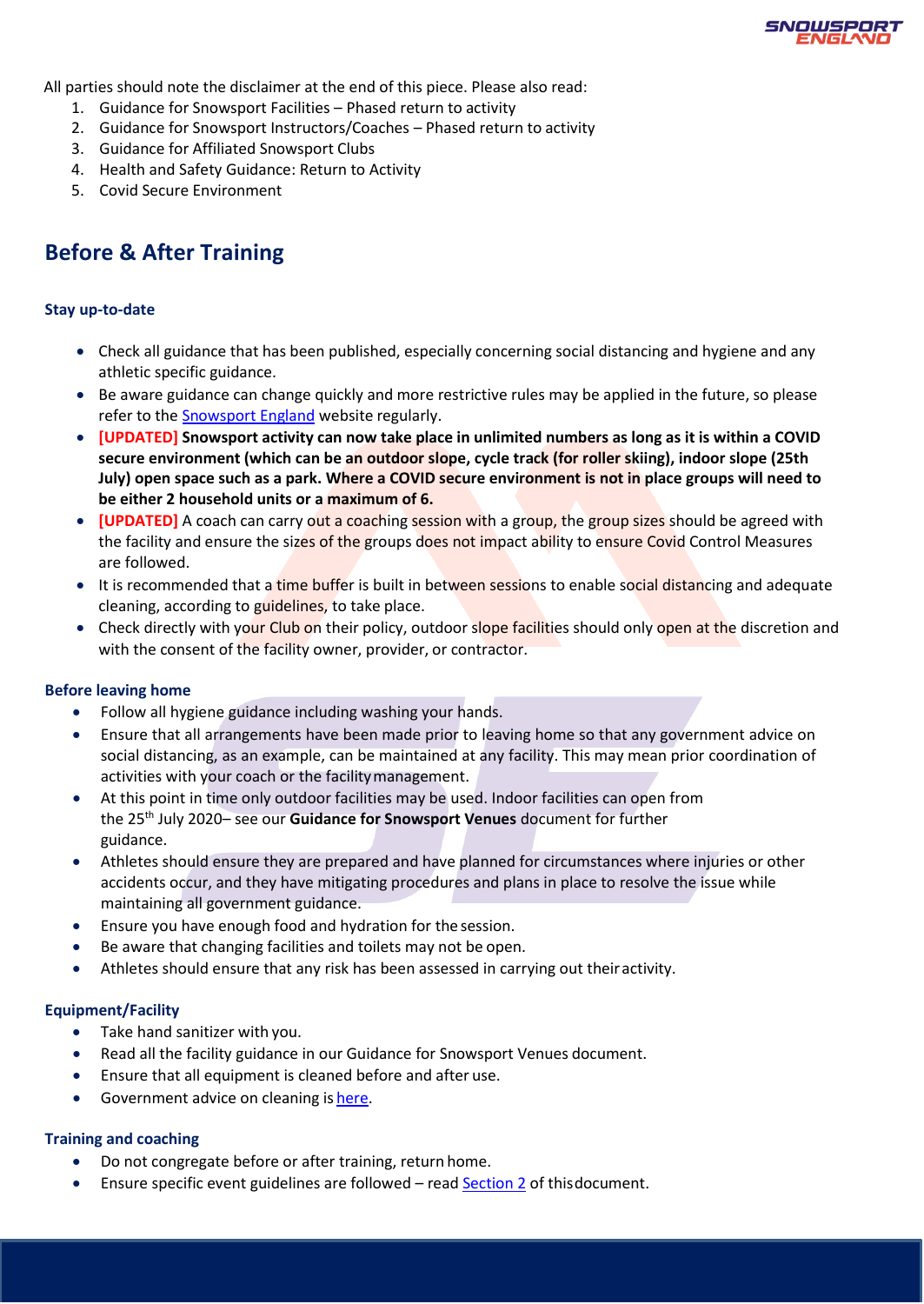

# Section 2: Athlete Guidance

**Younger athletes** (under 18 years of age)

- **[UPDATED]** A coach can carry out a coaching session with a group, the group sizes should be agreed with the facility and ensure the sizes of the groups does not impact ability to ensure Covid Control Measures are followed.
- [NEW] Young people (under 18's) should be coached / led in groups of no more than 15. More info can be found via [Department for Education](https://www.gov.uk/government/publications/protective-measures-for-holiday-or-after-school-clubs-and-other-out-of-school-settings-for-children-during-the-coronavirus-covid-19-outbreak/protective-measures-for-out-of-school-settings-during-the-coronavirus-covid-19-outbreak)
- Coaches must ensure they have the permission/agreement of the responsible parent or guardian of an athlete who is under the age of 18 to coach that athlete.
- Coaching of young athletes should only be undertaken **in sight of** the parent or guardian due to the one-to- one nature of coaching restrictions at the current time.
- Social distancing guidance must be maintained at all times.

#### **Masters athletes**

- All guidance applicable to coaches and athletes in this document is relevant to Masters athletes.
- In addition, government guidance on vulnerable persons should be adhered to, if relevant, and taken into account by coaches and individual athletes.

#### **Disabled athletes**

- Higher Risk: athletes in the higher risk groups should follow any medical guidance they have been given about ensuring good health and welfare. If there are further concerns, please consult with your medical or national organisations for support and best practice.
- General Assistance: disabled athletes requiring support are permitted to bring one carer with them to training provided this person is part of their normal 'family' unit. This could include athletes with an intellectual impairment, athletes needing support fastening boots, changing, stretching etc. Coaches should maintain social distancing guidance.
- [UPDATED] VI Guides: currently, with the social distancing rule of 1m+ being in place, unless the guide is a family member or part of a family unit then snowsport guiding should only be done if guidelines can be safely followed.
- Equipment: para athletes will be permitted to use their personal snowsport equipment. Hygiene guidance should be followed at all times.
- Accessible Toilets: see our Guidance for Snowsport Venues document, be aware that these may not be open.

### **Communication and facility liaison**

- Coaches and athletes should ensure when they are planning to use a facility that they coordinate all activities prior to coaching to ensure social distancing, as well as health and safety and cleaning protocols, can be carried out.
- This communication should take place between all coaches or coaching coordinators and facility providers.
- Coaches and athletes can access and utilise facilities with the permission of the facility owner/ management. They should not access any facilities if they do not have permission to use and should at all times adhere to any guidance put in place.
- Coaches and athletes should be aware of any restrictions around toilets and specific access issues for athletes with a disability or vulnerable athletes. In all cases they should ensure government guidance is followed and a risk assessment in place before any coaching takes place.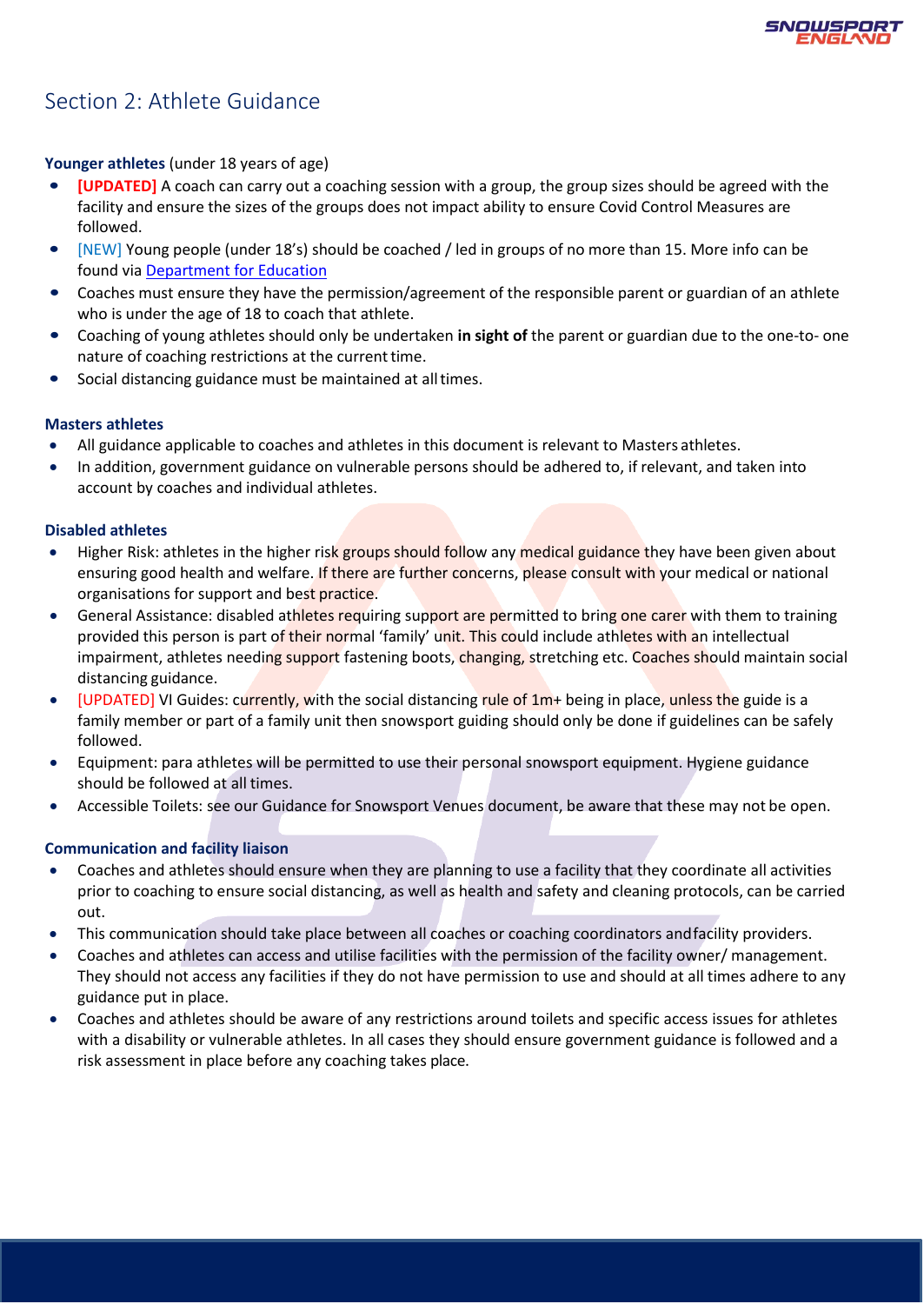

## Pre-Session guidance

- In all cases normal coaching practice with risk assessment and high-quality practice should be adhered to as well as implementing any requirements around social distancing andhygiene.
- All coaches and athletes should ensure they have followed government hygiene rules including washing hands and cleaning any equipment prior to use. (See our Guidance for Snowsport Venues document).
- All coaches and athletes must follow any hygiene guidance put in place by a facility.

# During the Session

- Coaches and athletes should ensure they maintain social distancing appropriate for the activity.
- ONE mat gap is not socially distanced.
- Stubbies and full-sized gates can be used by **one** training group at a time provided the equipment is thoroughly cleaned according to club/ facility guidance before and after each session. During the session, only the coach of this session should handle the equipment whist wearing appropriate PPE
- Coaches and athletes should ensure all equipment (skis, snowboards, roller skis, helmets/pads and boots) is used by one athlete and then thoroughly cleaned according to guidance before and after each session.
- Moveable freestyle equipment may be used using the group sizes set out above. All equipment is to be cleaned before and after each session and used by one group at a time. When moving equipment social distancing guidelines should be followed and appropriate PPE to be used when cleaning and moving.
- Coaches should ensure they maintain social distancing at all times as well as maintain social distancing from any other coaches and athletes using adjacent space.
- Coaches are encouraged to be creative around event specific drills and other activities to bring athletes out of 'lockdown' in preparation for when this equipment can be used in a later 'step'.

## Roller Ski Sessions in a public space

- [UPDATED] Snowsport activity can now take place in unlimited numbers as long as it is within a COVID secure environment (which can be an outdoor slope, cycle track (for roller skiing), indoor slope (25th July) open space such as a park. Where a COVID secure environment is not in place groups will need to be either 2 household units or a maximum of 6.
- [UPDATED] A coach can carry out a coaching session with a group, the group sizes should be agreed with the facility and ensure the sizes of the groups does not impact ability to ensure Covid Control Measures are followed.
- Coaches and athletes should adhere to all restrictions that may be placed on a public space by the owner of that space.
- A coach can carry out a coaching session with one athlete group and then coach another group after the conclusion of the first session. Coaches should not coach more than one group at any onetime.
- Coaches should ensure they have carried out a standard risk assessment of any training space or route, as they would normally, prior to the session taking place.
- Coaches and athletes should ensure they carryout standard safety procedures (e.g. phones, route planning etc) when accessing 'wild' public spaces.
- Coaches and athletes aiming to access trails and mountains or public spaces a long way from assistance and emergency services should make themselves aware of any local guidance/considerations prior to travel/training. Consideration of whether the activity could add to pressure onemergency servicesshould be taken.